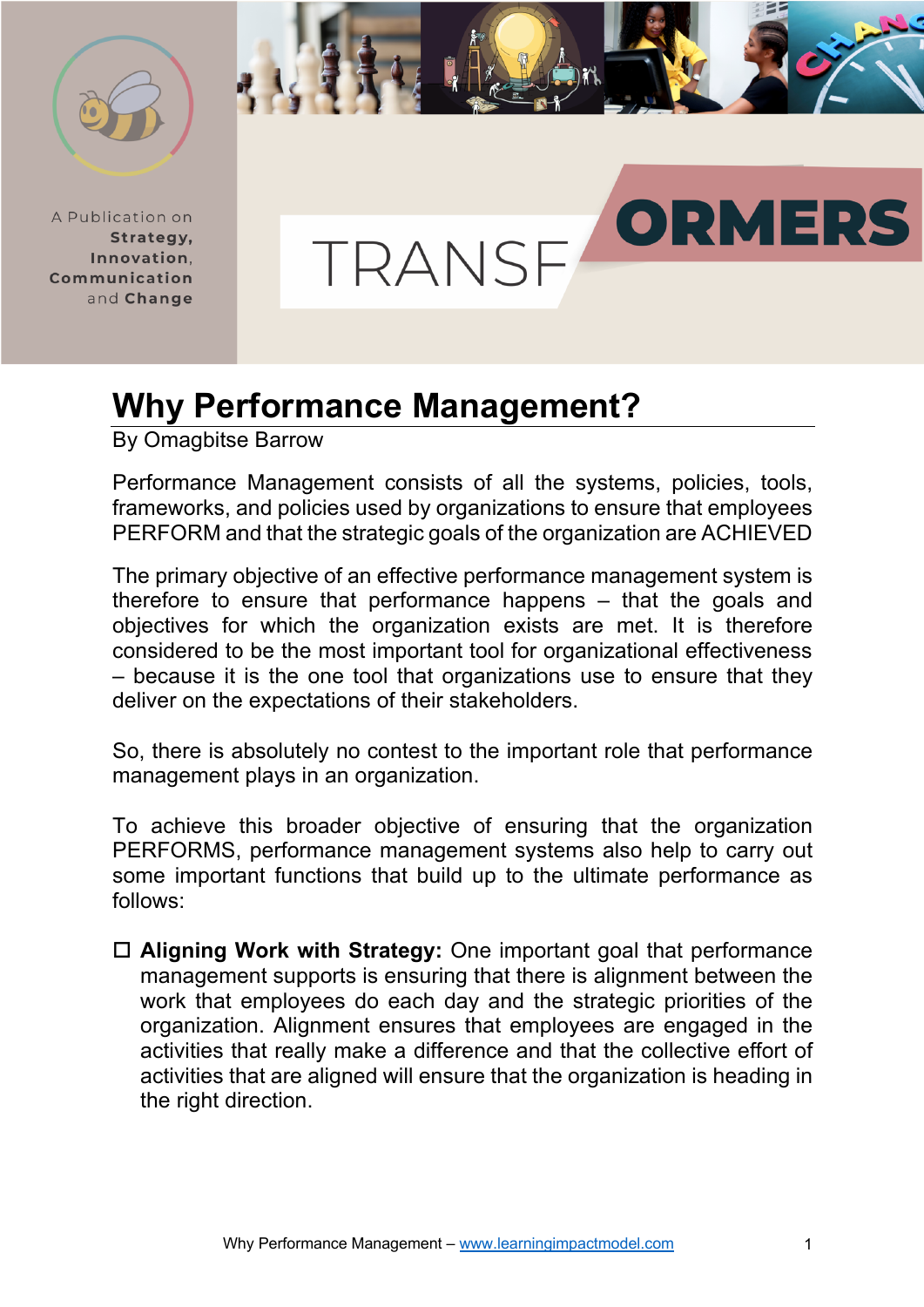Well aligned employees are motivated, self-starters, requiring little or no supervision, they take ownership and hold others accountable for performance.

The popular story is told of John F Kennedy, the 35<sup>th</sup> President of the United States, visiting the National Space Agency (NASA). During his tour of the facilities, he runs into a man with a mop stick and a bucket cleaning the floor. The charismatic JFK stops, introduces himself to the gentleman and asks him what he does at NASA (like it wasn't obvious that he was a janitor). The janitor responds – "I send people to space". JFK and his entourage are surprised by this response and inquire further – "how do you send people to space". The janitor's response remains a legend till this day. He says "Mr. President, the US Government spends millions of dollars each year on its space program, training astronauts amongst other things. If the astronauts walk down this corridor and their water or a banana peel on it, they will slip, fall, break their legs, and deter the US space mission for years. I ensure that this doesn't happen", he says and beats his chest "I send people to space"

If you have a well-functioning performance management system, then there will be a clear line of sight between the work that employees do each day and the strategic goals of your organization.

This type of alignment is often the result of effective leadership; engaging communication; clear performance goals and hiring the right quality of people in the first place.

- □ **Providing the Capacity for Performance to Happen:** An Effective Performance Management System also ensures that employees are equipped with the right competencies, tools, and resources to do their work. The system identifies the capabilities that employees require to carry out their various responsibilities and the other tools and resources that will ensure that they do so. Without the capability and tools to performance, the desired results will not be achieved.
- □ **Monitoring and Improving On-going Performance:** All through the year, an effective performance management system ensures that the organization can track and report on performance goals, exchange feedback with their employees and put in place initiatives to improve and sustain performance. You cannot wait till the end of the year to measure performance without reviewing it intermittently during the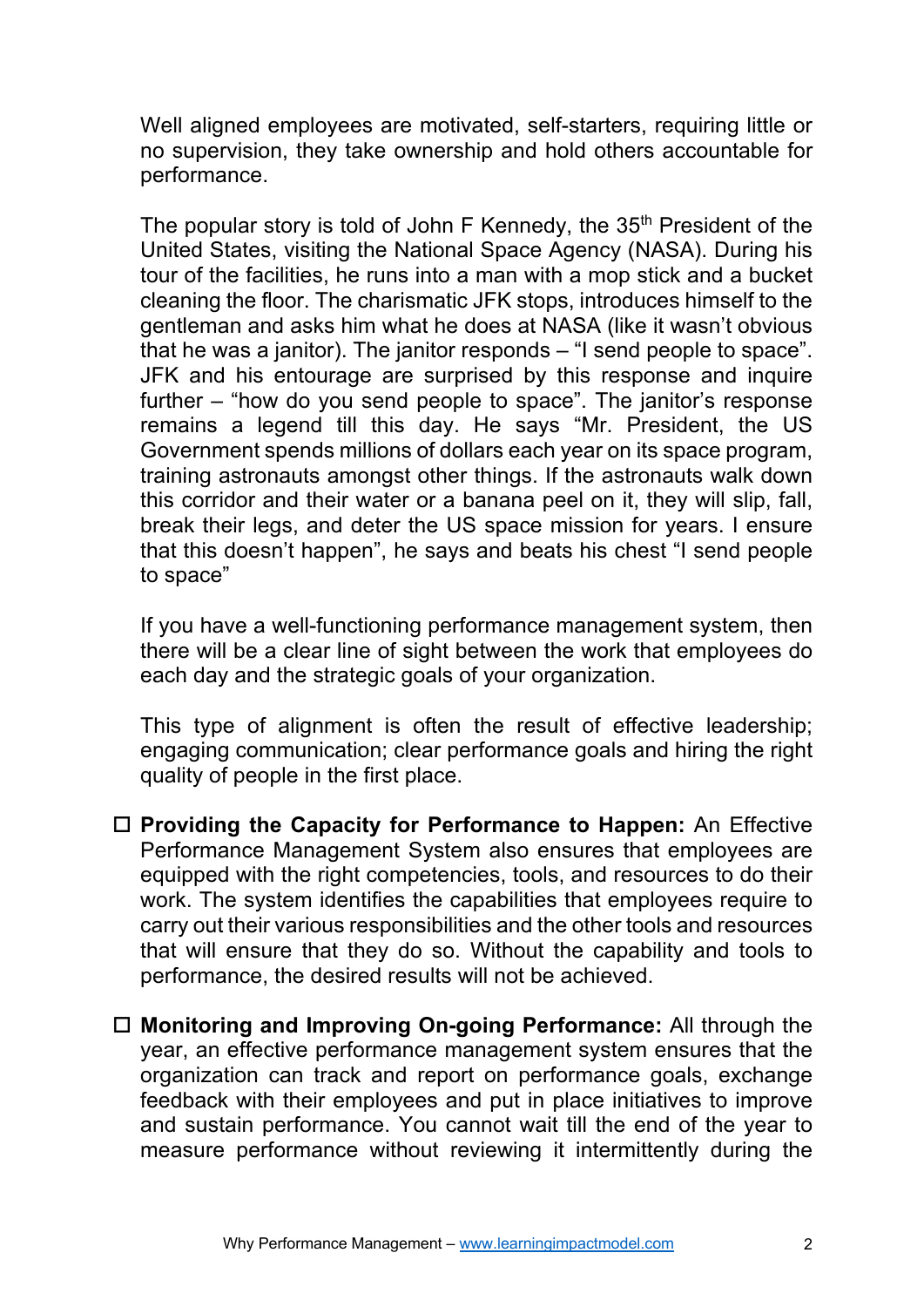year. Effective performance management systems proactively manage performance and mitigate the risks and challenges as they occur.

□ Incentivizing the Right Behaviours: Another important reason why performance management systems exist is to evaluate performance outcomes against the goals that have been set for the purpose of making important decisions regarding the career and growth of employees. Without such a system, organizations are unable to determine the actual contributions that employees have made towards the attainment of set objectives.

Without a good performance management system, employees cannot be differentiated and the proper incentives to sustain and improve performance will not be put in place. Human beings are driven by incentives and a proper performance management system ensures that the right incentives are in place to reward the right performance and deter inappropriate performance.

While creating such incentives through rewards and sanctions is an important goal of performance management, it is NOT the primary objective. In Nigeria, many organizations in the public sector have welldefined promotion policies and systems, but very little of anything else. Focusing on promoting people when they are "due" for promotion as we do in the public service without dealing with the broader issue of PERFORMANCE only ensures that people get rewarded, sometimes regardless of whether there is any actual PERFORMANCE at all.

- □ Improving Poor Performance: Sometimes, even the best employees fail to meet performance expectations. A good performance management system helps employees to identify and overcome performance challenges and bolster their performance when it wanes. It gives employees opportunities to get feedback, receive support, take ownership and turnaround their underperformance.
- □ Create the Right Culture: A good performance management system challenges organizations to be circumspect about their hiring and placement decisions; to foster a culture that is aligned with the goals of the organization and very importantly, helps organizations to rid themselves of employees whose results and behaviours are not aligned with the expectations of the organization. The best organizations in the world are "puritan" – they are only interest in attracting and retaining employees who are well aligned. Effective